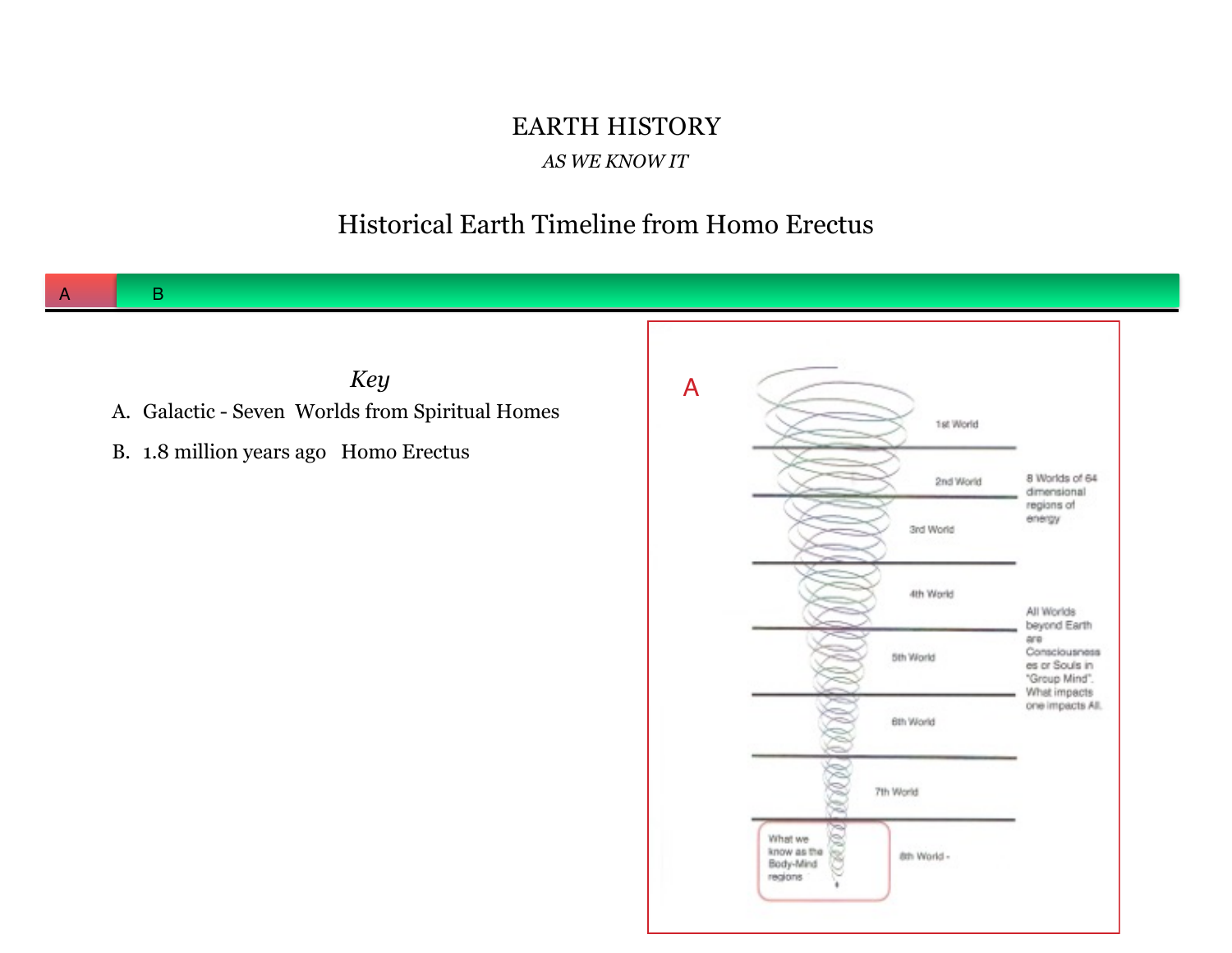### Historical Earth Timeline from First Appearance of Neanderthals



E. 195,000 years ago Homo-Sapien Body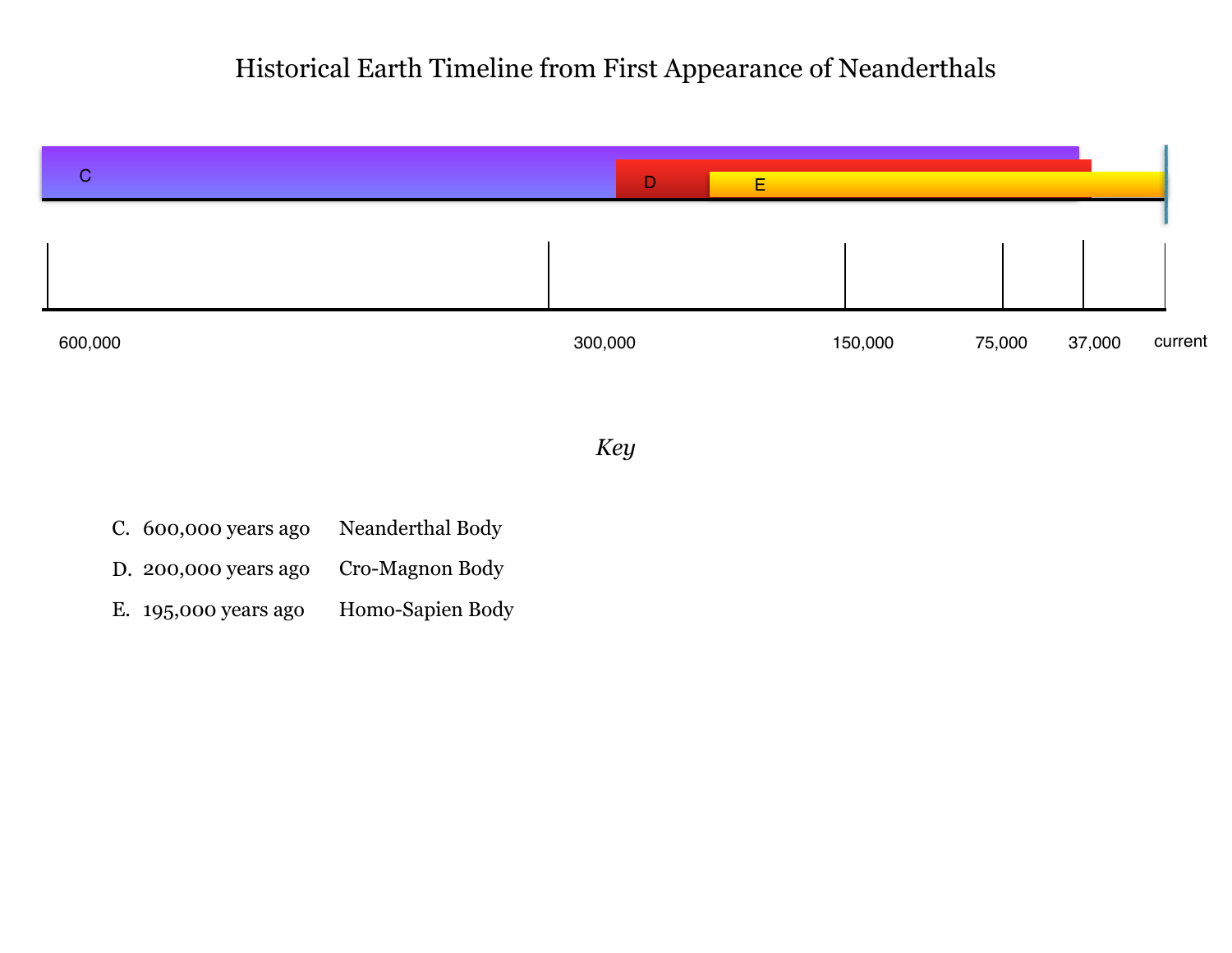#### Historical Earth Timeline from Disappearance of Neanderthals



- H. 6,000 years ago Appearance of male rule/patriarchy
- I. 4,000 years ago First indication of myths
- J. 2500 years ago Earliest indications of gods Garden of Eden Story
- K. 1977 years ago Written account of Christ
- L. 2024 years ago Writings that formed the Old Testament
- M. 1950 1700 years ago Christianity formed
- 
- N. 2018 Present day